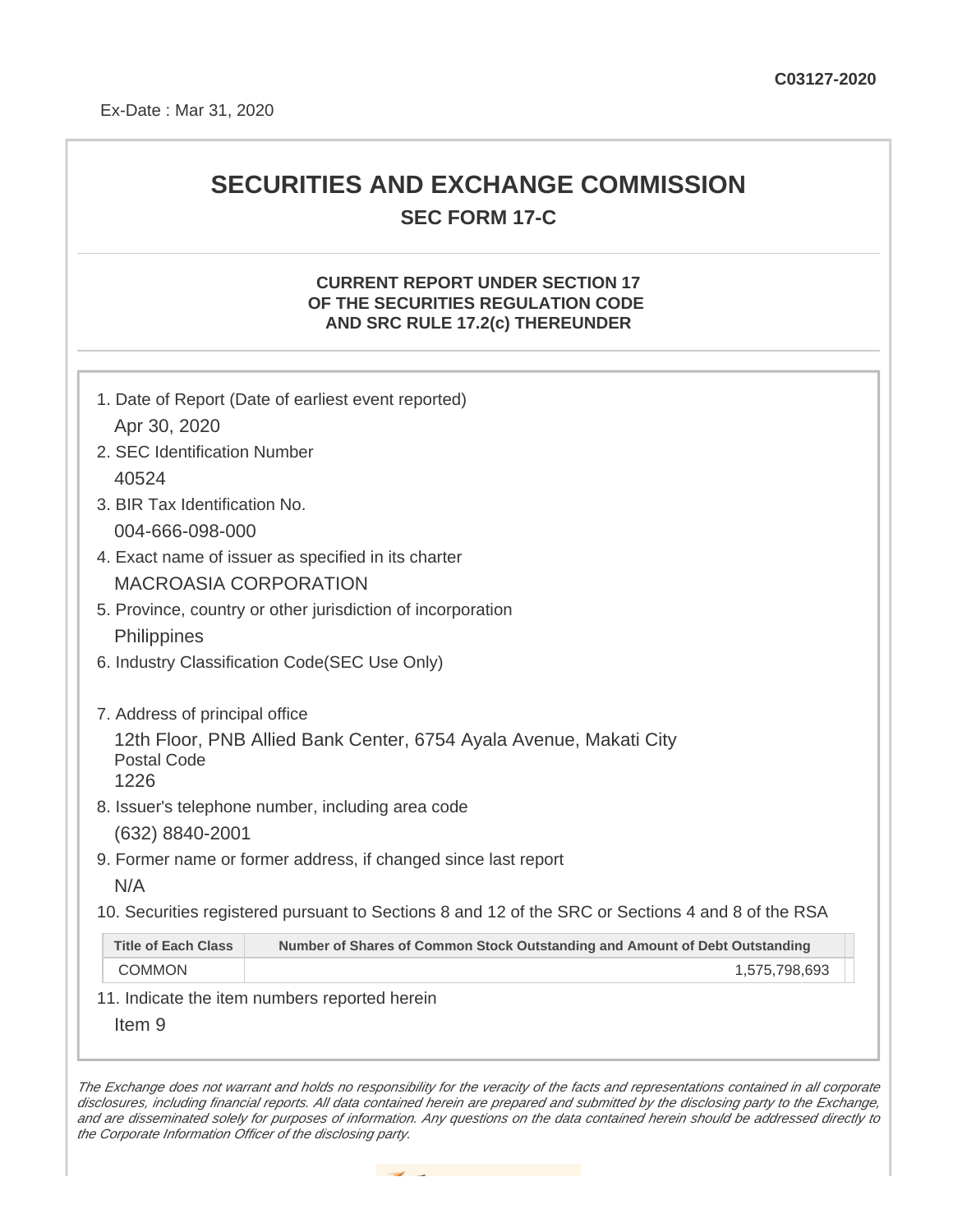

# **MacroAsia Corporation MAC**

## **PSE Disclosure Form 6-2 - Declaration of Stock Dividends References: SRC Rule 17 (SEC Form 17-C) and Sections 6 and 4.4 of the Revised Disclosure Rules**

**Subject of the Disclosure**

Declaration of Stock Dividends

**Background/Description of the Disclosure**

Further to the disclosure of declaration of cash dividends submitted by MacroAsia Corporation (MAC) on March 6, 2020, we would like to inform the PSE, SEC and Investing Public that during the Special Board Meeting of the Corporation held on April 30, 2020, the Board of Directors approved the amendment of the Php 0.25/share cash dividends declared on March 6, 2020 to shareholders of record as of April 3, 2020 payable on May 4, 2020 to 20% stock dividends equivalent to 315,159,739 shares with any resulting fractional shares to be dropped, to be paid out from the unrestricted retained earnings of the Corporation as of December 31, 2019. Record date for the 20% stock dividends remains April 3, 2020. The stock dividend declaration is subject to the approval of the shareholders in its Annual Shareholders' Meeting to be held on July 17, 2020.

While MAC currently has no liquidity concerns, the prevailing uncertainty in the aviation industry where major business units are involved in may require MAC to support these units as they recover and adapt to the new conditions. Some units may call for capital. Cash for operational and expansion requirements have to be made available after the ECQ is lifted.

## **Type of Securities**

| ☑ Common |  |
|----------|--|
|----------|--|

 $\Box$  Preferred

 $\Box$  Others

#### **Stock Dividend**

| Date of Approval by<br><b>Board of Directors</b>                           | Apr 30, 2020 |
|----------------------------------------------------------------------------|--------------|
| Date of Approval by<br><b>Stockholders</b>                                 | <b>TBA</b>   |
| <b>Other Relevant</b><br><b>Regulatory Agency, if</b><br>applicable        | N/A          |
| Date of Approval by<br><b>Relevant Regulatory</b><br>Agency, if applicable | N/A          |
| Date of Approval by<br><b>Securities and</b><br><b>Exchange Commission</b> | N/A          |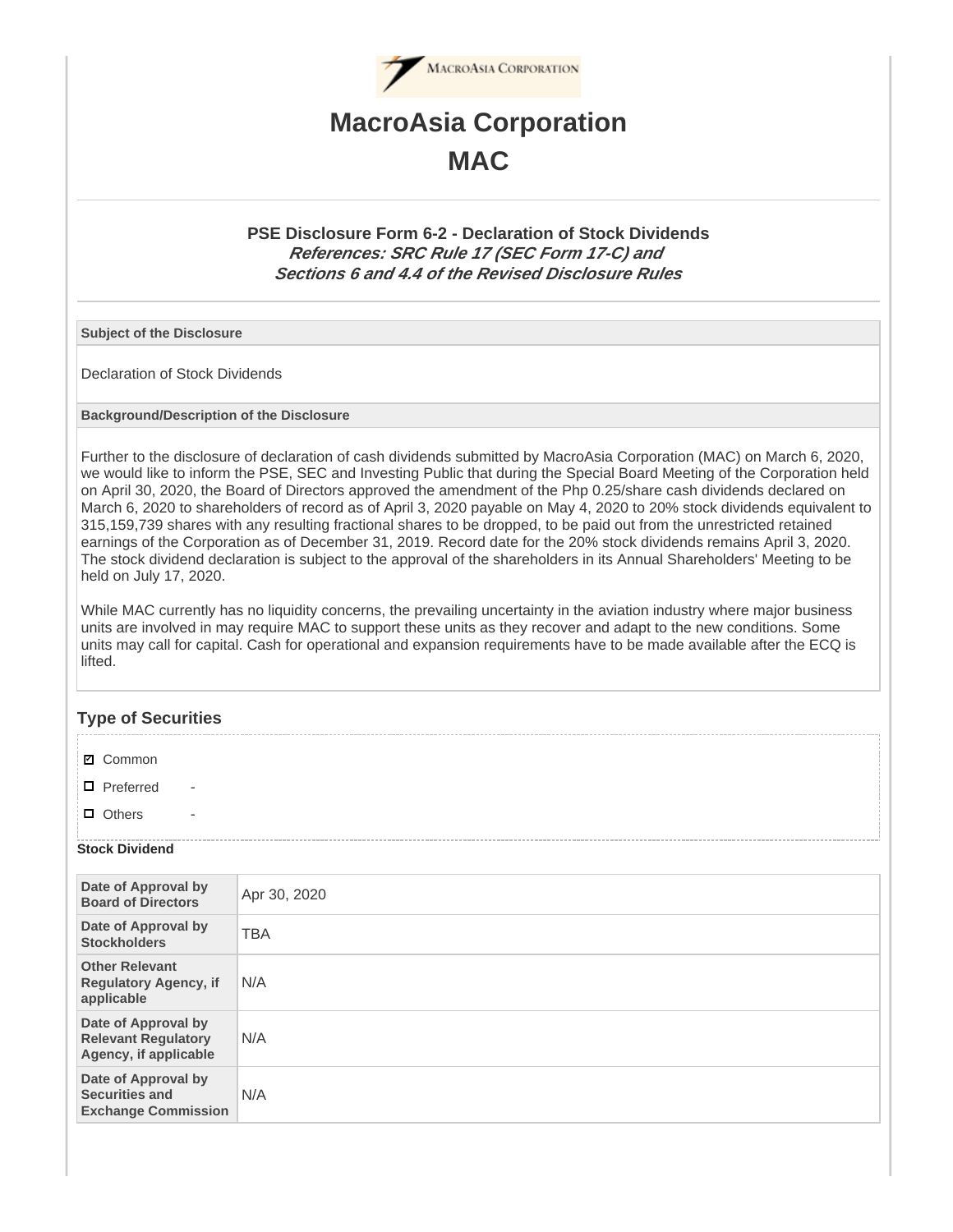| <b>Stock Dividend Rate</b>                                               | 20%                                                                                                                                                                                                                                                                                                 |                                                                |  |  |  |
|--------------------------------------------------------------------------|-----------------------------------------------------------------------------------------------------------------------------------------------------------------------------------------------------------------------------------------------------------------------------------------------------|----------------------------------------------------------------|--|--|--|
| <b>Source of Dividend Payment</b>                                        |                                                                                                                                                                                                                                                                                                     |                                                                |  |  |  |
| Unrestricted retained earnings of the Corporation as of 31 December 2019 |                                                                                                                                                                                                                                                                                                     |                                                                |  |  |  |
| Source of Shares for<br><b>Distribution</b>                              | ☑ To be taken from the unissued capital stock<br>Number of Shares to be Issued:<br>315, 159, 739<br>□ To be taken from an increase in authorized capital stock<br>From:<br>N/A<br>To:<br>N/A<br>Number of Shares to be Issued:<br>$\Omega$<br>$\Box$ Others:<br>Number of Shares to be Issued:<br>0 |                                                                |  |  |  |
| <b>Record Date</b>                                                       | Apr 3, 2020                                                                                                                                                                                                                                                                                         |                                                                |  |  |  |
| <b>Payment Date</b>                                                      | <b>TBA</b>                                                                                                                                                                                                                                                                                          |                                                                |  |  |  |
| <b>Other Relevant Information</b><br>Please see attached letter.         |                                                                                                                                                                                                                                                                                                     |                                                                |  |  |  |
| Filed on behalf by:                                                      |                                                                                                                                                                                                                                                                                                     |                                                                |  |  |  |
| <b>Name</b><br><b>Designation</b>                                        |                                                                                                                                                                                                                                                                                                     | Amador Sendin<br>CFO, VP Administration & Business Development |  |  |  |